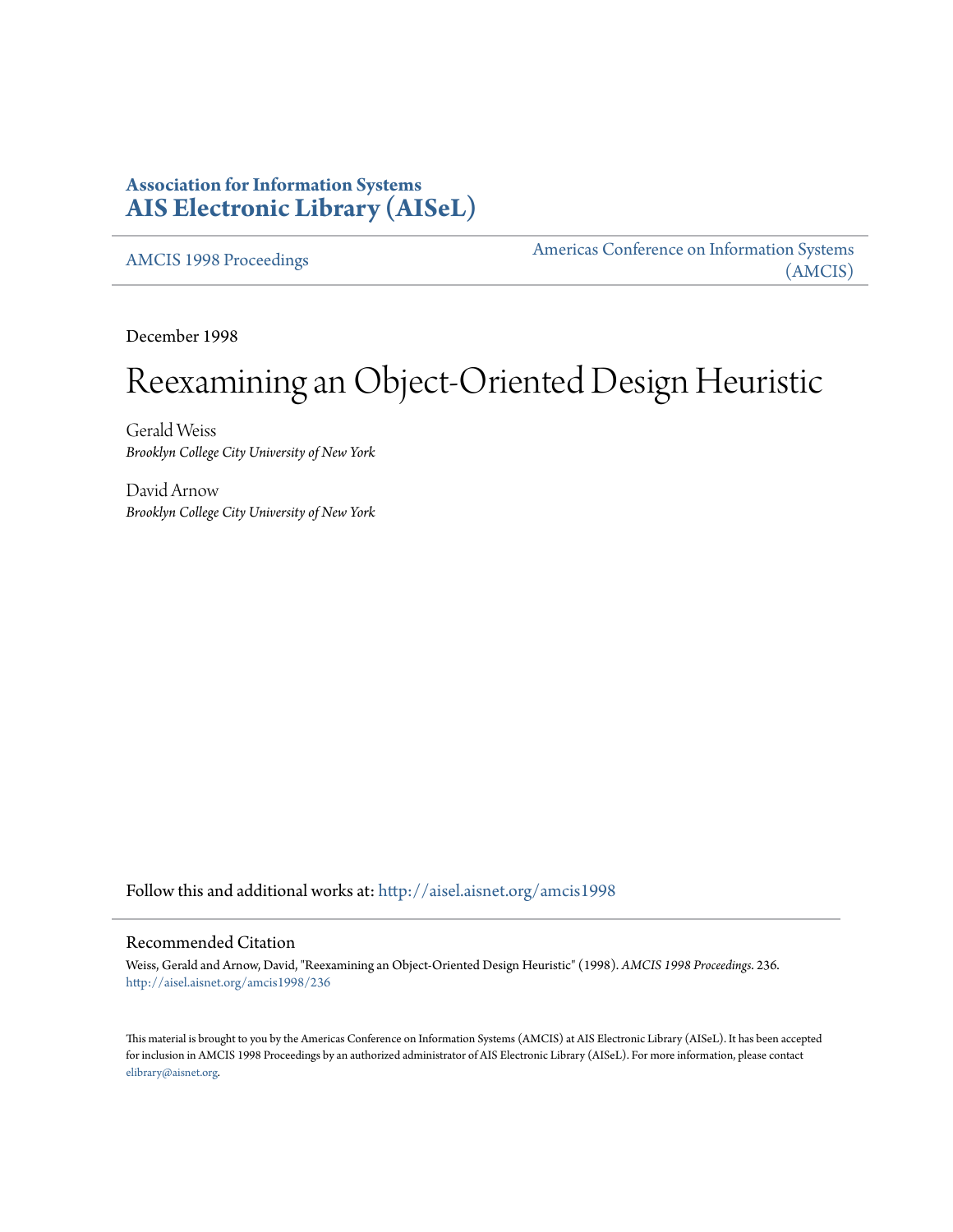## **Reexamining an Object-Oriented Design Heuristic**

### **Gerald Weiss David Arnow** Department of Computer and Information Science Brooklyn College City University of New York

#### **Introduction**

Object-oriented programming, unlike competing programming models such as functional, logic and procedural programming, does not owe its origins to mathematics or the adaptation of mathematics to the computer. Instead, its origin is simulation [2]. The purpose of simulation usually is to model the real world or a plausible system that functions in the real world. Therefore it is not surprising that one object-oriented design heuristic often presented to beginners is "model the real world". [3,4 for example].

#### **The Pitfalls of Modeling the Real World**

Unfortunately, unless one is actually carrying out a simulation of the real world, "model the real world" often turns out to be poor advice if taken literally. The reasons for this vary.

Reason 1: *real objects often exhibit little behavior*

Consider a time-card, such as one that an hourly worker might use to punch in and out. A real time-card is nothing more than a repository for information that is added incrementally over the course of a work week. Besides allowing information to be added, the information stored on a time-card can be retrieved: a collection of start times and finish times. Real time-cards do not determine the hours worked in a given day, will not identify overtime, and will not provide a weekly hourly total. The object itself is totally passive.

In cases such as this, the consequence of modeling the real world is an overly centralized design: one or more primary controlling classes incorporating all the behavior and manipulating a bevy of classes that are little more than records (structures) with get/set methods.

Reason 2: *real objects may exhibit undesirable behavior*.

Consider a real employee. How many companies have payroll systems where the employee is asked by the writer of checks for the amount of pay that is his or her due? Does that mean that we should not incorporate the calculation of payroll as a method in an Employee class?

The consequence of attempting to model the real world here is additional confusion in the design stage. In the early stages of design, assignment of responsibility and behavior to classes is problematic enough without unnecessary and confusing constraints being added.

#### **The Heuristic Revised: Model an IDEAL Real World**

Cell phones offer an interesting contrast to time-cards. Like time-cards they maintain a collection of activity intervals. Unlike time-cards, they provide additional behavior: a cell phone typically will report various activity time totals. Although not available now, one could imagine cell phones providing cost totals as well. The difference between cell phones and time-cards is that real cell phones are intelligent objects while real time-cards are not.

A reasonable design for a time-card class would include a method to query a time-card object for its total. Considering this design in the context of the above comparison, we see that we are modeling not a real time-card, but one that has a similar intelligence to that of a (real) cell phone.

The correct heuristic then is to model an ideal real world. What is an ideal real world? It is one that is functionally similar to the actual real world but which in some sense is futuristic- all objects possess an appropriate intelligence.

#### **Imagining an Ideal Real World**

A useful technique to aid in the design of such an ideal model is imagine automated, intelligent versions of the various objects. For example, we might imagine a futuristic time-card that responds to various queries concerning hourly totals, overtime, and other personnel/payroll items. Assigning some degree of "intelligence" to the time-card helps us determine the desired behavior of this object. Making this behavior the responsibility of the object relieves its users of these burdens.

Behavior is not assigned on the basis of what occurs in an analogous real world situation; it also depends on which class is best suited to be responsible for maintaining that behavior. Much of the design of an application hinges upon determining a proper distribution of responsibility among the various classes in the system. Once responsibility for some form of behavior has been delegated to a class, users of that class can rely on that behavior. The appropriate model is then not necessarily the one that most closely mirrors the real world application, but rather the one in which responsibility has been assigned so that the resulting software system is most understandable.